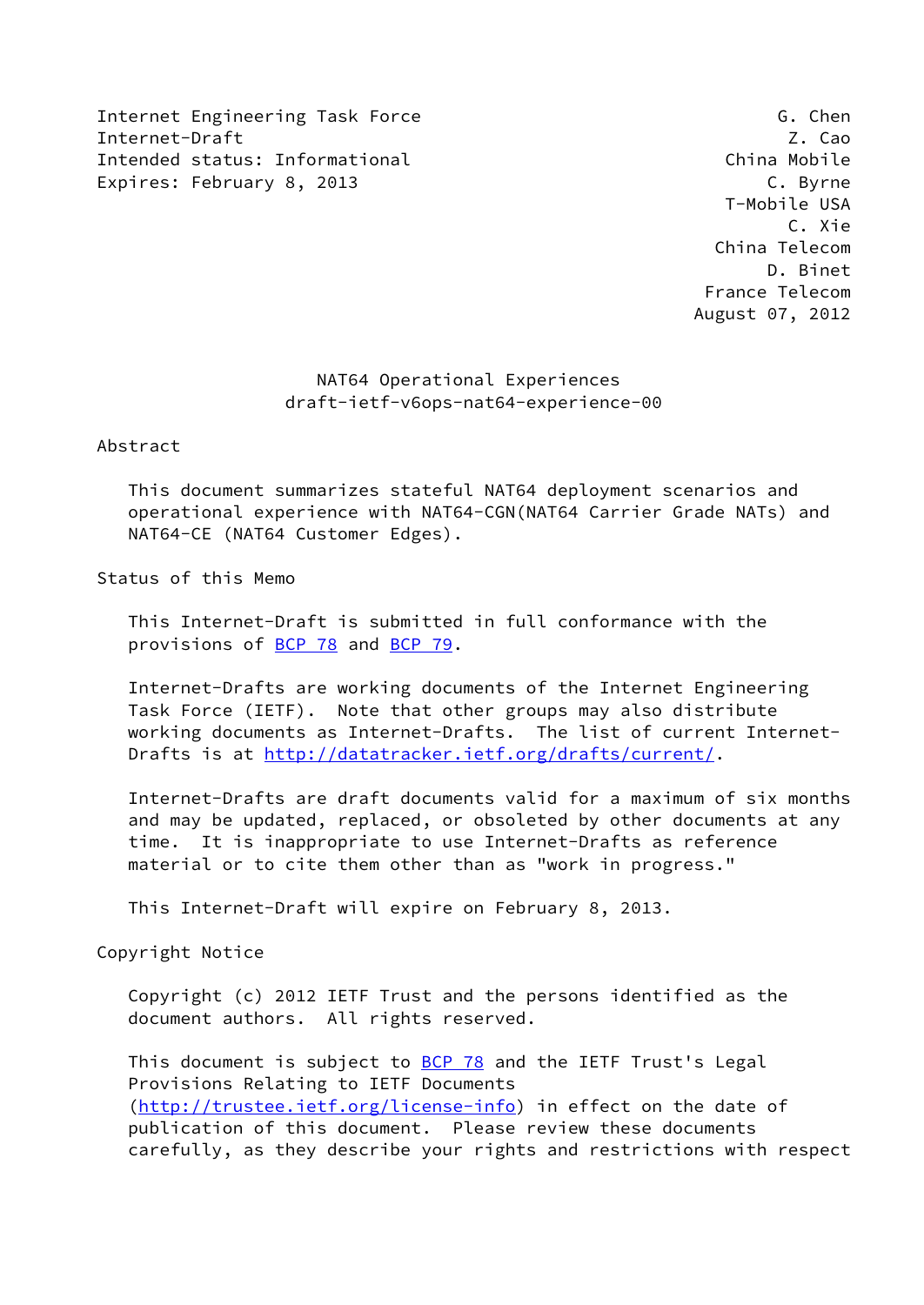Internet-Draft MAT64 Experience August 2012

 to this document. Code Components extracted from this document must include Simplified BSD License text as described in Section 4.e of the Trust Legal Provisions and are provided without warranty as described in the Simplified BSD License.

 This document may contain material from IETF Documents or IETF Contributions published or made publicly available before November 10, 2008. The person(s) controlling the copyright in some of this material may not have granted the IETF Trust the right to allow modifications of such material outside the IETF Standards Process. Without obtaining an adequate license from the person(s) controlling the copyright in such materials, this document may not be modified outside the IETF Standards Process, and derivative works of it may not be created outside the IETF Standards Process, except to format it for publication as an RFC or to translate it into languages other than English.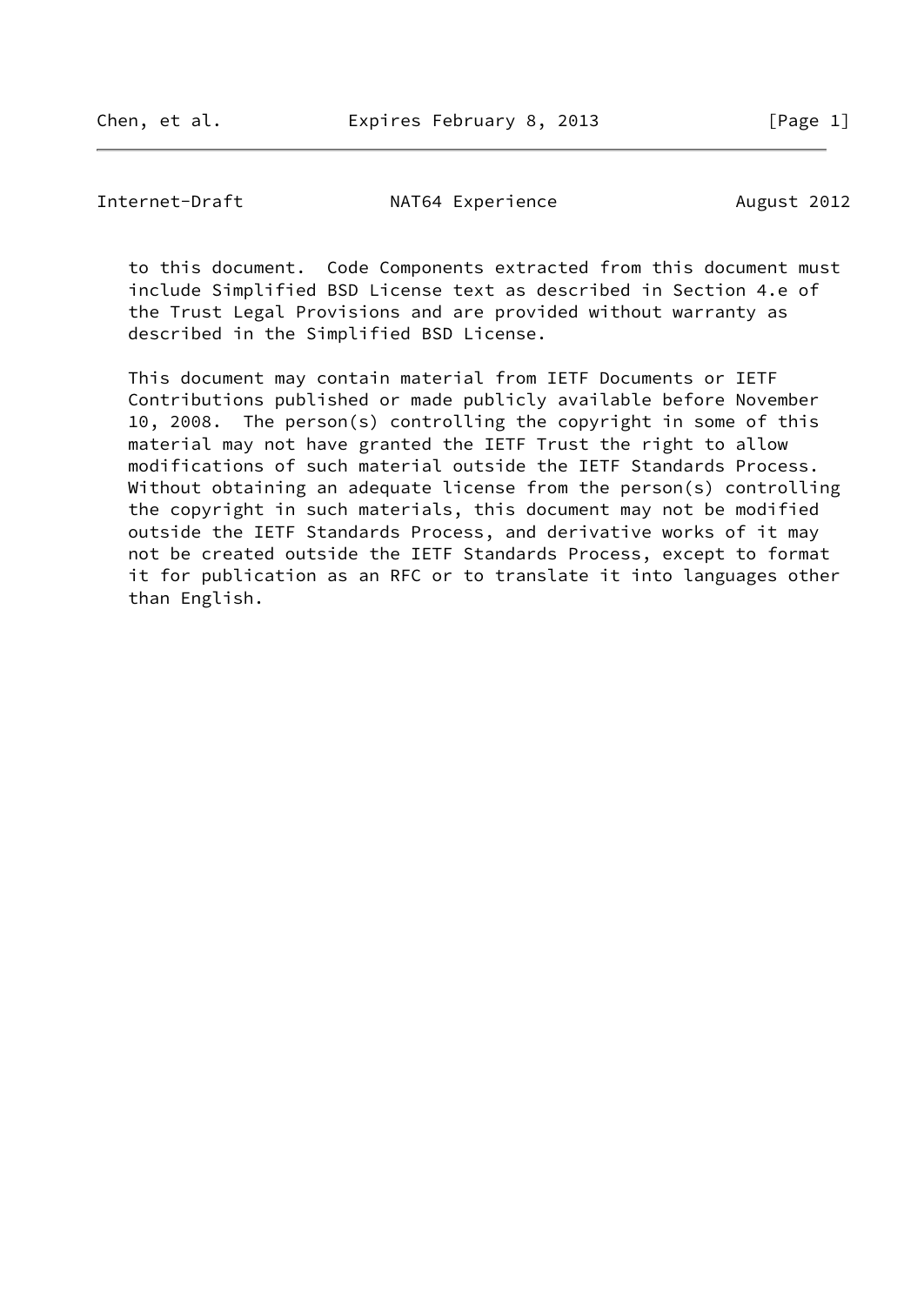Chen, et al. **Expires February 8, 2013** [Page 2]

 $\overline{\phantom{0}}$ 

Internet-Draft **NAT64 Experience** August 2012

# Table of Contents

| $\perp$ .        |                                                     |  |
|------------------|-----------------------------------------------------|--|
| 2.               |                                                     |  |
| 3.               | NAT64-CGN Deployment Experiences 6                  |  |
| 3.1.             |                                                     |  |
| 3.2.             | High Availability Considerations 7                  |  |
|                  |                                                     |  |
| 3.4.             | Quality of Experience 8                             |  |
| 3.5.             |                                                     |  |
| 3.6.             |                                                     |  |
|                  | $\underline{4}$ . NAT64-CE Deployment Experiences 9 |  |
| 4.1.             | NAT64-CE Networking 10                              |  |
| 4.2.             |                                                     |  |
|                  |                                                     |  |
| 4.4.             |                                                     |  |
| 4.5.             |                                                     |  |
|                  |                                                     |  |
| $\overline{5}$ . | Security Considerations <u>12</u>                   |  |
| 6.               |                                                     |  |
| $\mathbf{I}$ .   |                                                     |  |
| 8.               |                                                     |  |
| 9.               |                                                     |  |
|                  | 9.1. Normative References 13                        |  |
|                  | 9.2. Informative References 14                      |  |
|                  |                                                     |  |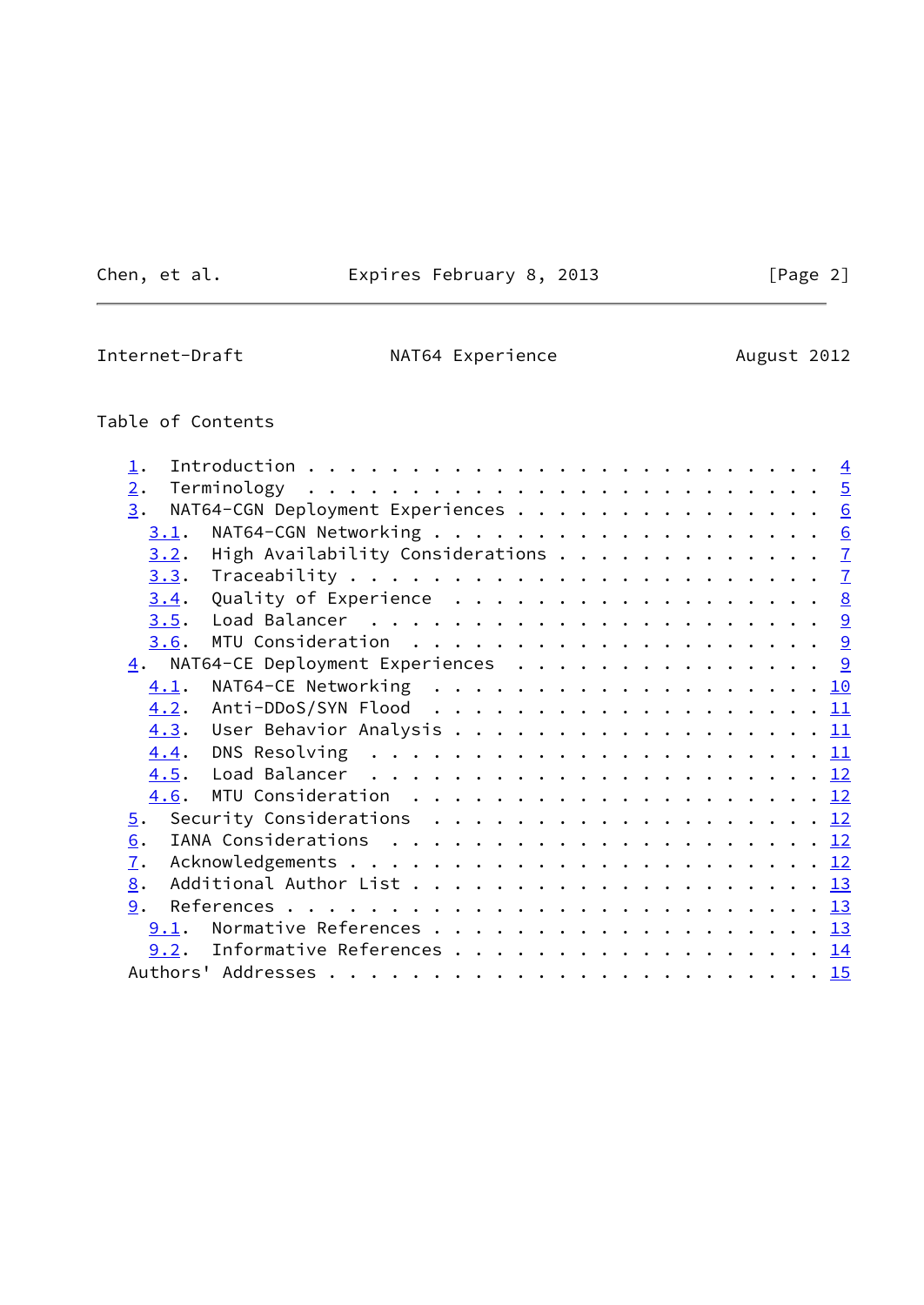Chen, et al. Expires February 8, 2013 [Page 3]

<span id="page-3-1"></span>

Internet-Draft MAT64 Experience August 2012

# <span id="page-3-0"></span>[1](#page-3-0). Introduction

 Continued development of global Internet demands IP address consumption. The IANA global IPv4 address pool was exhausted on February 3, 2011. IPv6 is the only sustainable solution for numbering nodes on the Internet. Network operators have to deploy IPv6 networks in order to meet the numbering needs of the expanding internet without available IPv4 addresses. IPv4 numbering resources and IPv4-only schemes to reduce the numbering utilization during the transitional will not be adequate to maintain connectivity and deliver Internet services.

 As IPv6 deployment continues, IPv6 networks and hosts will need to coexist with IPv4 numbered resources. The Internet will include nodes that are Dual-stack, nodes that remain IPv4-only and IPv6-only nodes. It may be desirable in some cases for operators to deploy a single stack network, for reasons of simplicity, cost or performance relative to a dual stack network. As IPv4 utilization eventually declines, the appeal of single stack network deployments will likely increase. In a dual-stack architecture, operators have to maintain double management interfaces, provide operational support systems for two networks, track multiple addresses in different families per host, trouble shoot host behavior related to dual stack operation and engage in other activities that increase the overhead of operating the network.

 Single stack IPv6 network deployment can simplify the network provisioning. Some justification has been described in [\[I-D.ietf-v6ops-464xlat](#page-15-1)]. IPv6-only networks confer some benefits to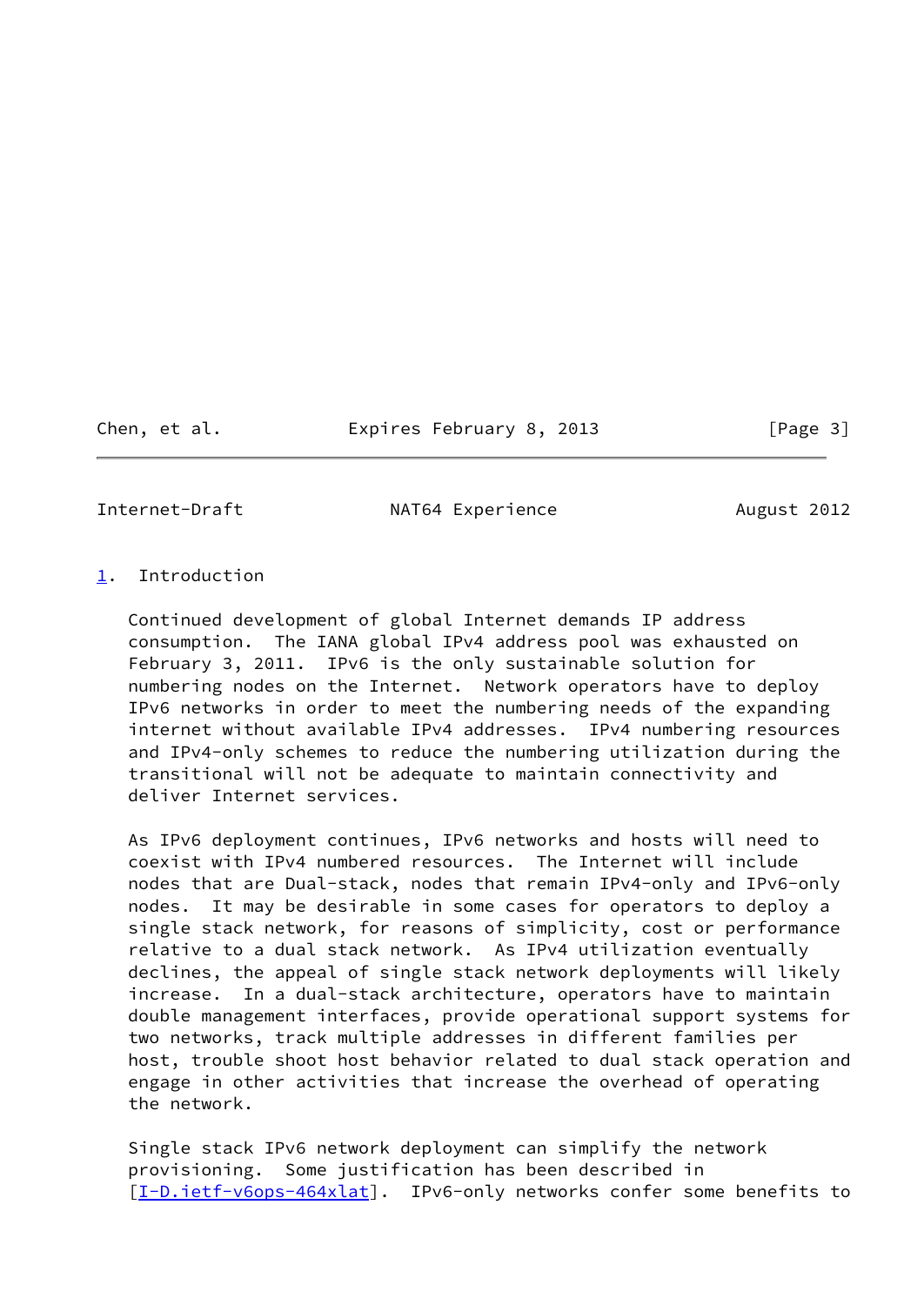mobile operators employing them. In the mobile context, it enables the use of a single IPv6 PDP(Packet Data Protocol), which eliminates significant network cost caused by doubling the PDP count on a mass of legacy mobile terminals. In broadband networks overall, it can allow for the scaling of edge-network growth decoupled from IPv4 numbering limitations.

 In a transition scenario, an existing network may rely on the IPv4 stack for a long time. There is also the troublesome trend of access network providers squatting on IPv4 address space that they do not own. Allowing for interconnection between IPv4-only nodes and IPv6 only nodes is a critical capability. Widespread dual-stack deployments have not materialized at the anticipated rate over the last 10 years on possible conclusion being that legacy networks will not make the jump quickly. A translation mechanism based on a NAT64[RFC6146] function might be a key element of the internet infrastructure supporting such legacy networks.

[RFC6036] reported at least 30% operators plan to run some kind of

| Chen, et al. | Expires February 8, 2013 | [Page 4] |
|--------------|--------------------------|----------|
|              |                          |          |

<span id="page-4-0"></span>

Internet-Draft NAT64 Experience August 2012

 translator (presumably NAT64/DNS64). Advice on NAT64 deployment and operation is therefore of some importance. [\[RFC6586](https://datatracker.ietf.org/doc/pdf/rfc6586)] documented the implications for ipv6 only networks. This document intends to be specific to NAT64 network planning.

 In regards to IPv4/IPv6 translation, [\[RFC6144](https://datatracker.ietf.org/doc/pdf/rfc6144)] has described a framework of enabling networks to make interworking possible between IPv4-only and IPv6-only networks. Three scenarios are described, "An IPv6 Network to the IPv4 Internet", "The IPv6 Internet to an IPv4 Network" and "An IPv6 Network to an IPv4 Network" where a NAT64 function is relevant. The scenario of "The IPv6 Internet to the IPv4 Internet" seems to be the ideal case for inter-network translation technology. This document has focused on the three cases and further categorized different NAT64 location and use case. The principle distinction of location is if the NAT64 is located in a NAT64-CGN (Carrier Grade NATs) or NAT64-CE (Customer Edges). NAT64-CGN corresponds to the scenario "IPv6 Network to IPv4 Internet". The NAT64-CE location roughly corresponds to the "IPv6 Internet to IPv4 Network" and "IPv6 Network to IPv4 Network" scenarios. Based on different NAT64 modes, different considerations have been described for ISPs to facilitate NAT64 deployments.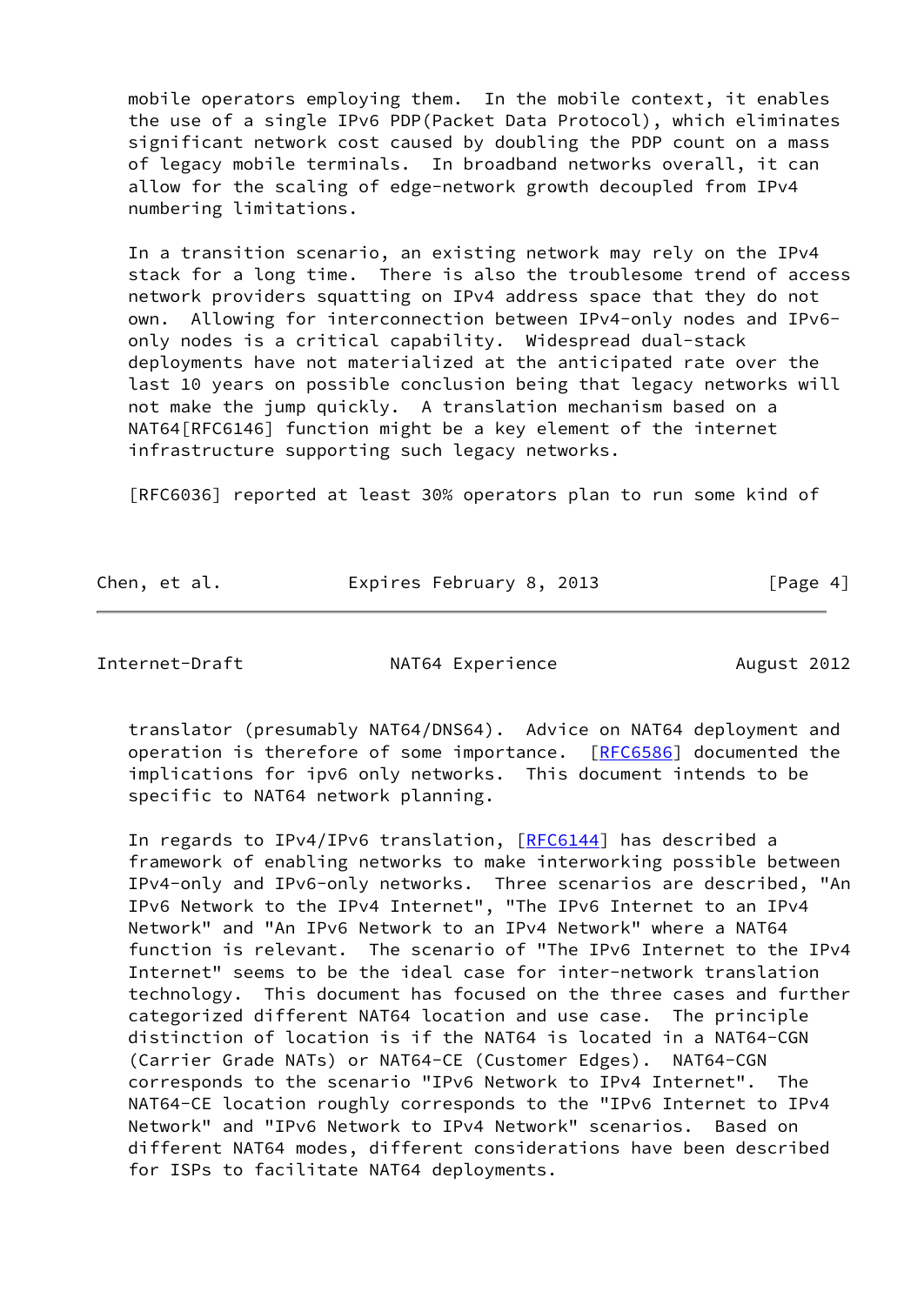<span id="page-5-0"></span>[2](#page-5-0). Terminology

 The terms of NAT-CGN/CE are understood to be a topological distinction indicating different features employed in a NAT64 deployment.

- NAT64-CGN: A NAT64-CGN (Carrier Grade NATs) is placed in an ISP network and managed by an administrative entity, e.g. operator. From an administrator view, a NAT64-CGN usually forwards outbound traffic into an IPv4 network. IPv6 only subscribers leverage the NAT64-CGN to be served by existing IPv4 internet services. The ISP as an administrative entity takes full control on the IPv6 side, but has limited or no control on the IPv4 side. ISP's should attempt to accommodate the behavior of IPv4 networks and services.
- NAT64-CE: A NAT64-CE (Customer Edges) is placed at the edge of customer network, e.g. a network operated by an Enterprise or Consumer. A NAT64-CE makes IPv4 services accessible for the IPv6 only users. An upstream entity and ISP usually operates an IPv4 and potentially IPv6 network respectively. IPv6 access is the common infrastructure behind the NAT64-CE.

| Chen, et al. | Expires February 8, 2013 | [Page 5] |
|--------------|--------------------------|----------|
|--------------|--------------------------|----------|

<span id="page-5-2"></span>Internet-Draft **NAT64 Experience** August 2012

- <span id="page-5-1"></span>[3](#page-5-1). NAT64-CGN Deployment Experiences
	- A NAT64-CGN deployment scenario is depicted in Figure 1

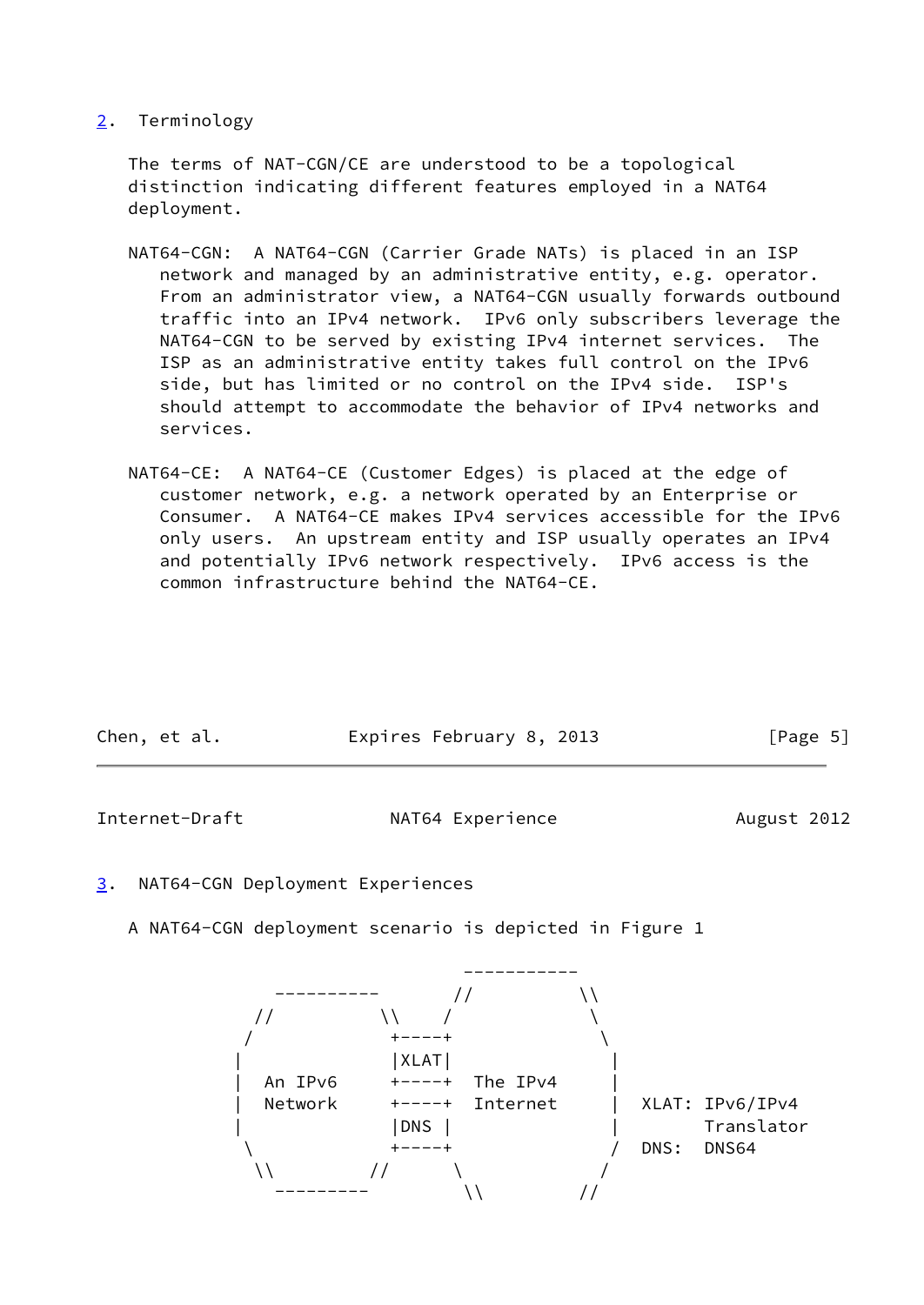====><br>====>

Figure 1: NAT64-CGN Scenario: IPv6 Network to IPv4 Internet

-----------

#### <span id="page-6-0"></span>[3.1](#page-6-0). NAT64-CGN Networking

 The NAT64-CGN use case is employed to connect IPv6-only users to the IPv4 Internet. The NAT64 gateway performs protocol translation from an IPv6 packet header to an IPv4 packet header and vice versa according to the Stateful NAT64  $[REC6146]$ . Address translation maps IPv6 addresses to IPv4 addresses and vice versa for return traffic.

 All connections to the IPv4 Internet from IPv6-only clients must traverse the NAT64-CGN. It is advantageous from the vantage-point of troubleshooting and traffic engineering to carry the IPv6 traffic natively for as long as possible within an access network and translates only at or near the network egress.

 In mobile networks, various possibilities can be envisaged in which to deploy the NAT64 function. Whichever option is selected, the NAT64 function will be deployed beyond the GGSN (Gateway GPRS Support Node) or PDN-GW (Public Data Network-Gateway), i.e. first IP node in currently deployed mobile architectures.

 In a given implementation, NAT64 functionality can be provided by either a dedicated GW device or an multifunction gateway with integrated NAT64 functionality. In standalone NAT64, NAT64-CGN is placed to the side of a BNG or CR. An embedded NAT64 deployment would be integrated with an existing GW. Capacities of an existing GW can be potentially limited by the inserted functionality. In a mobile context, the NAT64 function can be co-located with GGSN/PDN-GW

| Chen, et al. | Expires February 8, 2013 |  | [Page 6] |  |
|--------------|--------------------------|--|----------|--|
|              |                          |  |          |  |

<span id="page-6-2"></span>Internet-Draft **NAT64 Experience** August 2012

 or it can be embedded in an existing FW/NAT44 already deployed in support of IPv4 NAT or, the function can be collocated on a router. Whatever the solution retained for the co-location option, impact on existing services and legal obligations have to be assessed.

<span id="page-6-1"></span>[3.2](#page-6-1). High Availability Considerations

High Availability (HA) is a major requirement for every service and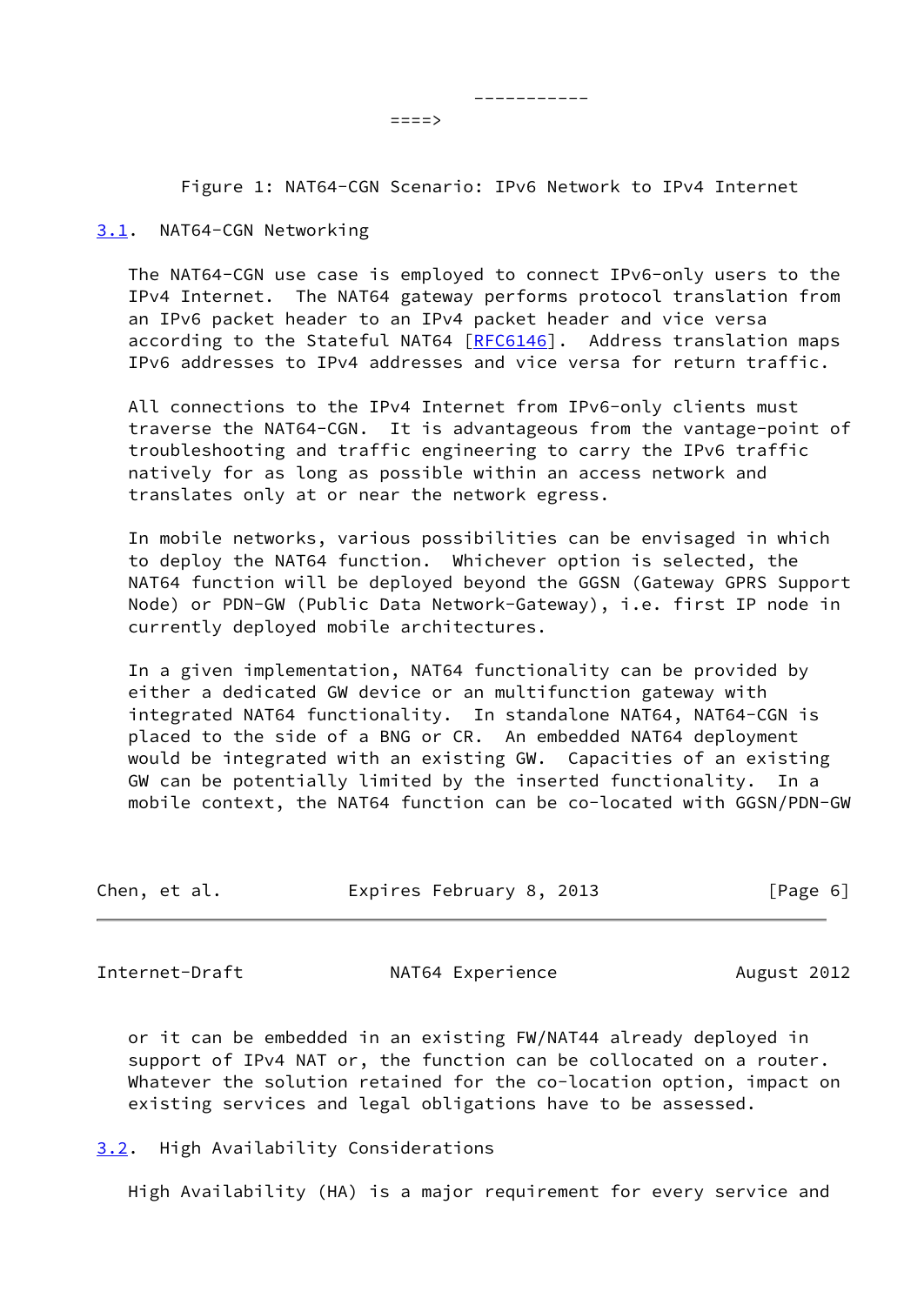network service.

 Two mechanisms are typically used to achieve high availability, i.e. cold-standby and hot-standby. Cold-standby systems have synchronized configuration and mechanism to failover traffic between the hot and cold systems such as VRRP [[RFC5798](https://datatracker.ietf.org/doc/pdf/rfc5798)] . Unlike hot-standby, cold standby does not synchronize NAT64 session state. This makes cold standby less resource intensive and generally simpler, but it requires clients to re-establish sessions when a fail-over occurs. Hot-standby has all the features of cold-standby but must also synchronize the binding information base (BIB). Given that short lived sessions account for most of the bindings, hot-standby does not offer much benefit for those sessions. Consideration should be given to the importance (or lack thereof) of maintaining bindings for long lived sessions across failovers.

# <span id="page-7-0"></span>[3.3](#page-7-0). Traceability

 Traceablility is required in many cases to identify an attacker or a host that launches malicious attacks and/or for various other purposes, such as accounting requirements. NAT64 devices are required to log events like creation and deletion of translations and information about the occupied resources. There are two different demands for traceability,i.e. online or offline.

- o Regarding the Online requirements, XFF (X-Forwarded-For) [[I-D.ietf-appsawg-http-forwarded\]](#page-15-2)would be a candidate, it appends IPv6 address of subscribers to HTTP headers which is passed on to WEB servers, and the querier server can lookup radius servers for the target subscribers based on IPv6 addresses included in XFF HTTP headers. X-Forwarded-For is specific to HTTP, requires the use of an application aware gateway, cannot in general be applied to requests made over HTTPs and cannot be assumed to be preserved end-to-end as it may be overwritten by other application-aware proxies such as load balancers.
- o Some potential solutions to online traceability are explore in [[I-D.ietf-intarea-nat-reveal-analysis\]](#page-15-3).

Chen, et al. **Expires February 8, 2013** [Page 7]

<span id="page-7-1"></span>Internet-Draft MAT64 Experience August 2012

o A NAT64-CGN could also deliver NAT64 sessions (BIB and STE) to a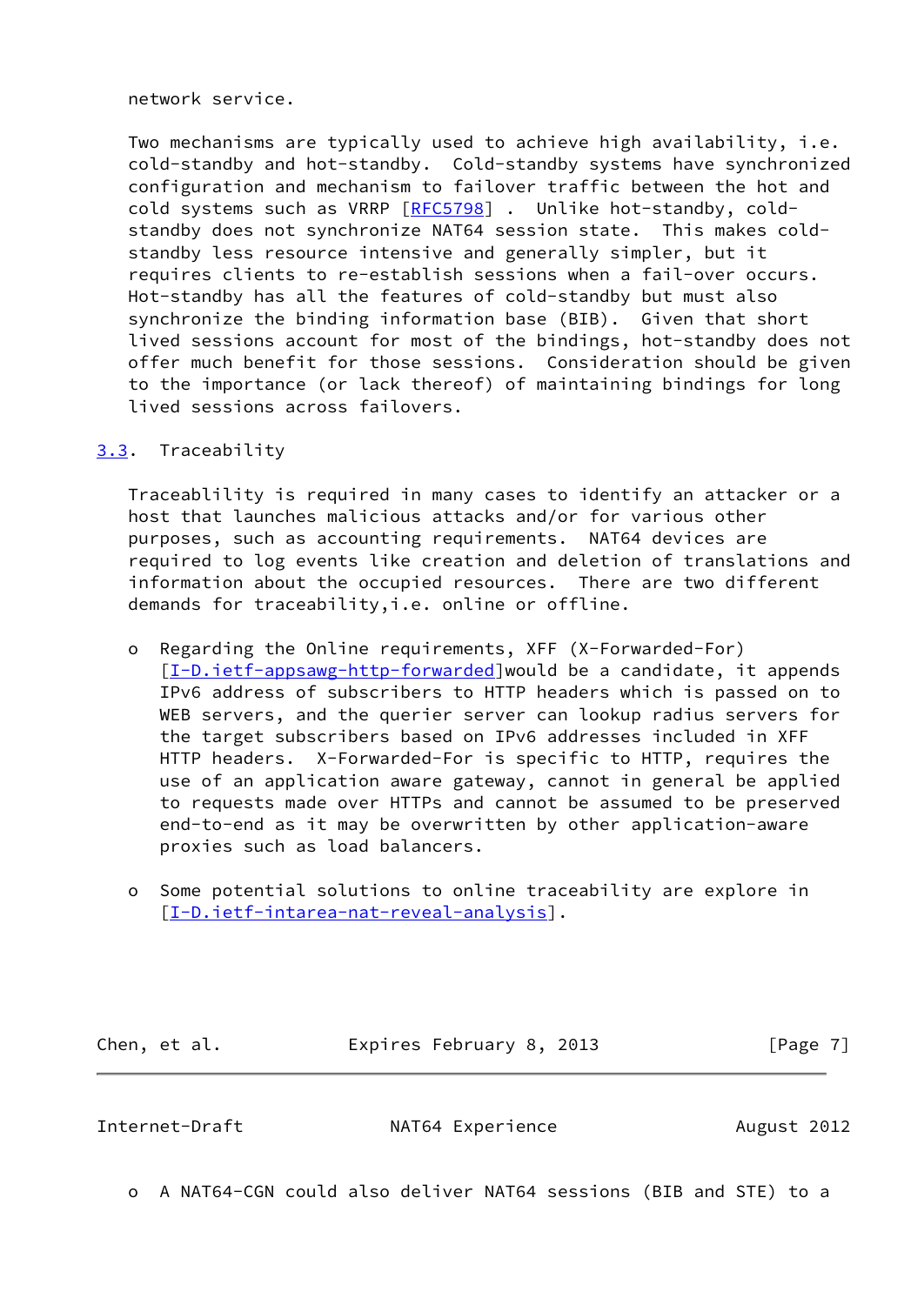Radius server by extension of the radius protocol. Such an extension is an alternative solution for online traceability, particularly high performance would be required on Radius servers on order to achieve this.

 o For off-line traceability, syslog might be a good choice. [[RFC6269\]](https://datatracker.ietf.org/doc/pdf/rfc6269) indicates address sharing solutions generally need to record and store information for specific periods of time. A stateful NAT64 is supposed to manage one mapping per session. A large volume of logs poses a challenge for storage and processing. In order to mitigate the issue, [[I-D.donley-behave-deterministic-cgn\]](#page-14-4)proposed to pre-allocated a group of ports for each specific IPv6 host. A trade-off among address multiplexing efficiency, port randomization security[RFC6056] and logging storage compression should be considered during the planning. A hybrid mode combining deterministic and dynamic port assignment was recommended regarding the uncertainty of user traffic.

## <span id="page-8-0"></span>[3.4](#page-8-0). Quality of Experience

 NAT64 is providing a translation capability between IPv6 and IPv4 end-nodes. In order to provide the reachability between two IP address families, NAT64-CGN has to implement appropriate ALGs where address translation is not itself sufficient and security mechanisms do not render it infeasible. e.g. FTP-ALG[RFC6384], RSTP-ALG, H.323- ALG,etc. It should be noted that ALGs may impact the performance on a NAT64 box to some extent. ISPs as well as content providers might choose to avoid situations where the imposition of an ALG might be required. At the same time, it is also important to remind customers that IPv6 end-to-end usage does not require ALG imposition and therefore results in a better overall user experience.

 The service experience should be optimized around stateful NAT processing. Session status normally is managed by a static life cycle. In some cases, NAT resource maybe significantly consumed by largely inactive users. The NAT translator and other customers would suffer from service degradation due to port consummation by other subscribers using the same NAT64 device. A flexible NAT session control is desirable to resolve the issues. PCP[I-D.ietf-pcp-base] could be a candidate to provide such capability. A NAT64-CGN should integrate with a PCP server, to allocate available IPv4 address/Port resources. Resources could be assigned to PCP clients through PCP MAP/PEER mode. Such an ability should also be considered to upgrade user experiences, e.g. assigning different sizes of port ranges for different subscribers. Such a mechanism is also helpful to minimize terminal battery consumption reducing the number of keepalive

Chen, et al. **Expires February 8, 2013** [Page 8]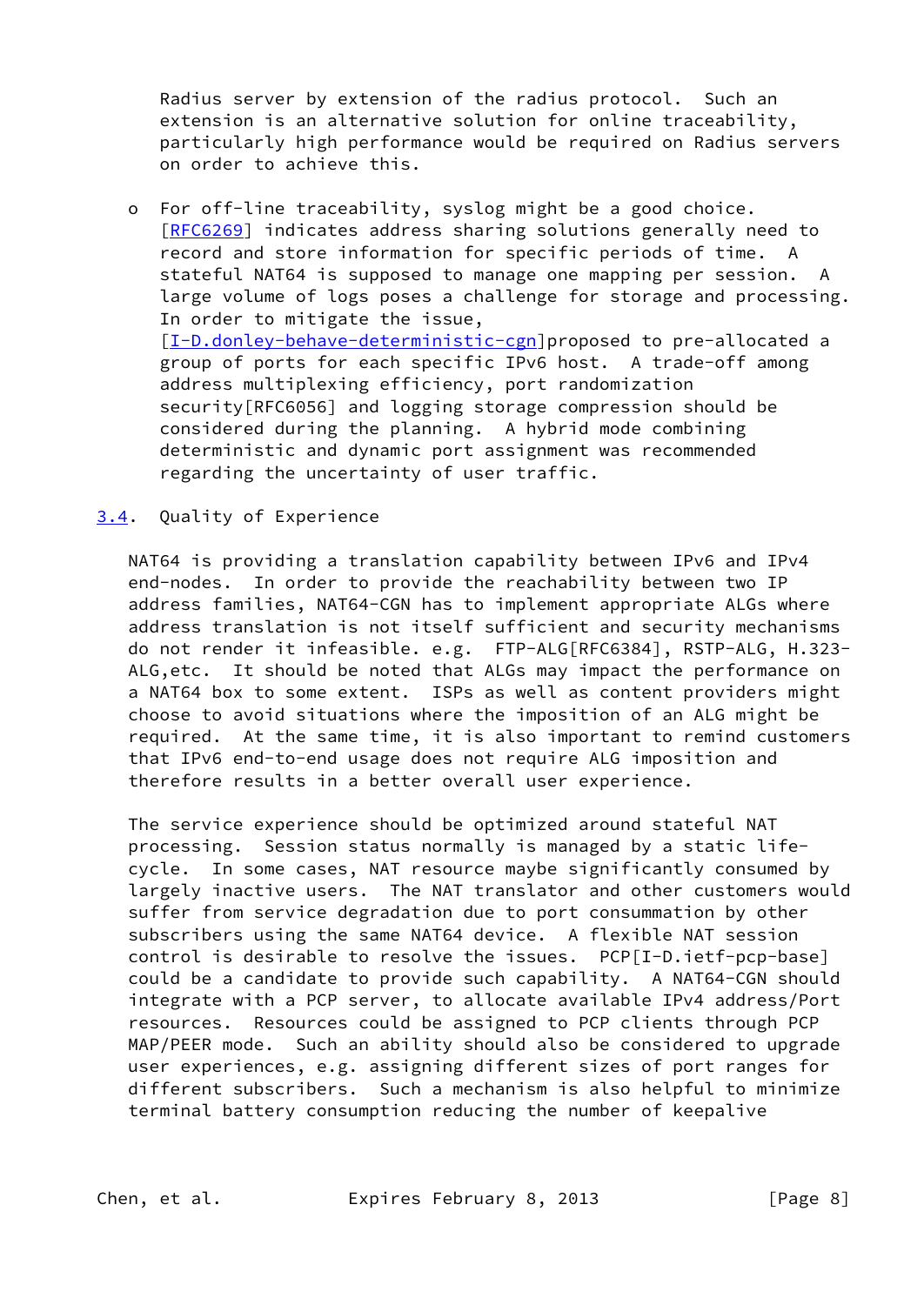<span id="page-9-1"></span>messages to be sent by terminal devices.

# <span id="page-9-0"></span>[3.5](#page-9-0). Load Balancer

 Load balancers are an essential tool to avoid the issue of single points of failure and add additional scale. It is potentially important to employ load-balancing considering that deployment of multiple NAT64 devices. Load balancers are required to achieve some service continuity and scale for customers. [\[I-D.zhang-behave-nat64-load-balancing](#page-15-4)] discusses several ways of achieving NAT64 load balancing, including anycast based policy and prefix64 selection based policy, either implemented via DNS64[RFC6147] or Prefix64 assignments. Since DNS64 is normally co located with NAT64 in some scenarios, it could be leveraged to perform the load balance. For traffic which does not require a DNS resolution, prefix64 assignment based on[I-D.ietf-behave-nat64-learn-analysis] could be adopted.

#### <span id="page-9-2"></span>[3.6](#page-9-2). MTU Consideration

 IPv6 requires that every link in the internet have an MTU of 1280 octets or greater[RFC2460]. However, in case of NAT64 translation deployments, some IPv4 MTU constrained link will be used in some communication path and originating IPv6 nodes may therefore receive an ICMP Packet Too Big message, reporting a Next-Hop MTU less than 1280. The result would be that IPv6 allows packets to contain a fragmentation header, without the packet being fragmented into multiple pieces. [[I-D.ietf-6man-ipv6-atomic-fragments](#page-15-5)] discusses how this situation could be exploited by an attacker to perform fragmentation-based attacks, and also proposes an improved handling of such packets. It required enhancements on protocol level, which might imply potential upgrade/modifications on behaviors to deployed nodes. Another approach that potentially avoids this issue is to configure IPv4 MTU>=1260. It would forbid the occurrence of PTB<1280. However, such an operational consideration is hard to universally apply to the legacy "IPv4 Internet".

## <span id="page-9-3"></span>[4](#page-9-3). NAT64-CE Deployment Experiences

The NAT64-CE Scenario is depicted in Figure 2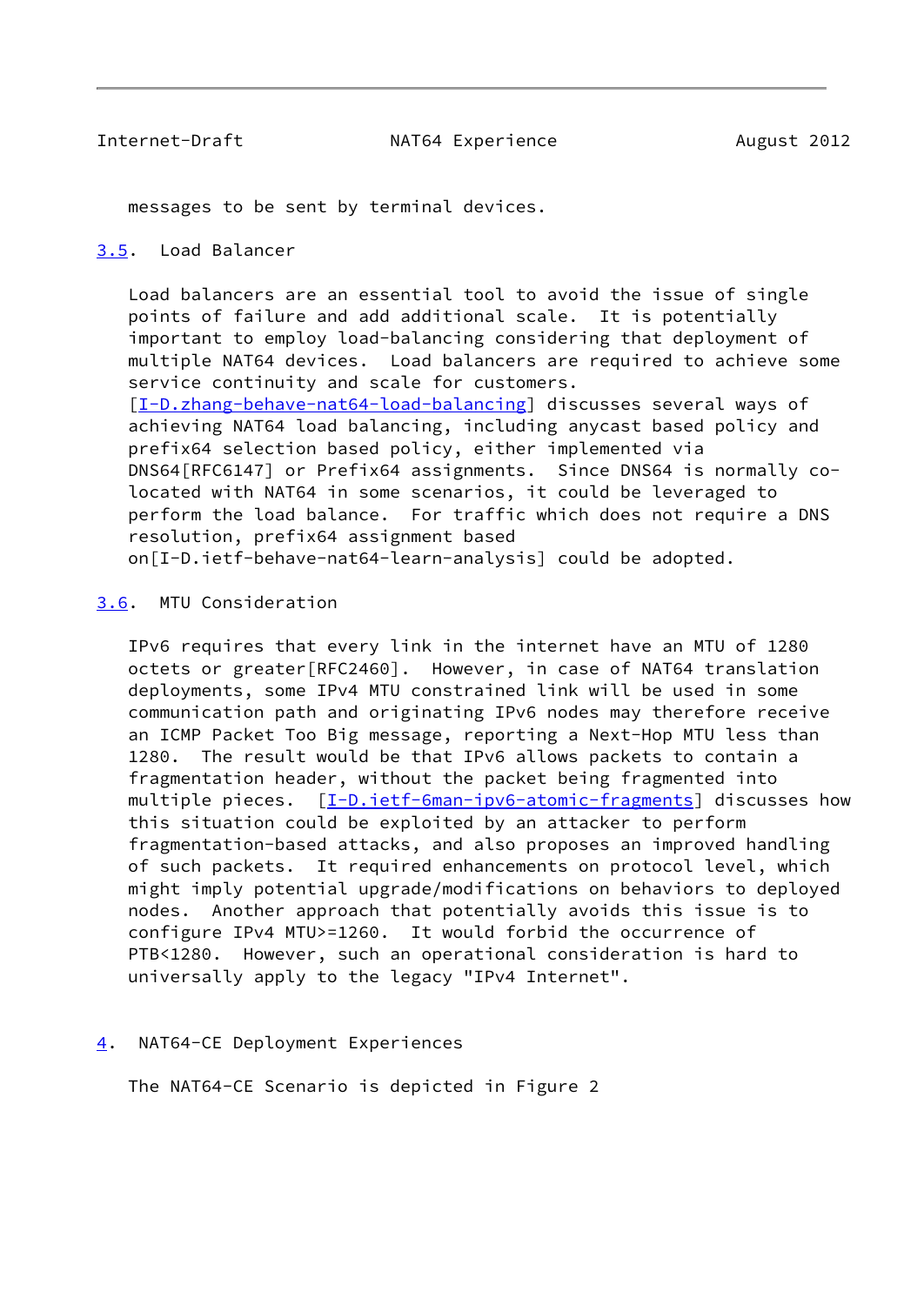<span id="page-10-1"></span>Internet-Draft MAT64 Experience August 2012



Figure 2: NAT64-CE Scenario: IPv6 Internet/Network to IPv4 Network

<span id="page-10-0"></span>[4.1](#page-10-0). NAT64-CE Networking

 Content providers would like to use IPv6 to serve customers since it allows for the definition of new services without having to integrate consideration of IPv4 NAT and address limitations of IPv4 networks, but they have to provide some IPv4 service continuity to their customers. In some cases, customers outside the network will have IPv6-only access provided by early adopters before the internal network. The deployment requirements could be resolved by subsiding NAT64 to a customer edge.  $[I-D.iett-v6ops-icp-guidance]$  has described the cases, in which an HTTP proxy can readily be configured to handle incoming connections over IPv6 and to proxy them to a server over IPv4. Those cases are sure to exist for the time being. An administrator of the IPv4 network needs to be cautious and aware of the operational issues this may cause, since the native IPv6 is always more desirable than transition solution.

 One potential challenge in the scenario is NAT64-CE facing IPv6 Internet, in which a significant number of IPv6 users may initiate connections. When increasingly numerous users in IPv6 Internet access an IPv4 network, scalability concerns(e.g. additional latency, a single point of failure, IPv4 pool exhaustion, etc) are apt to be applied. For a given off-the-shelf NAT64-CE, those challenges should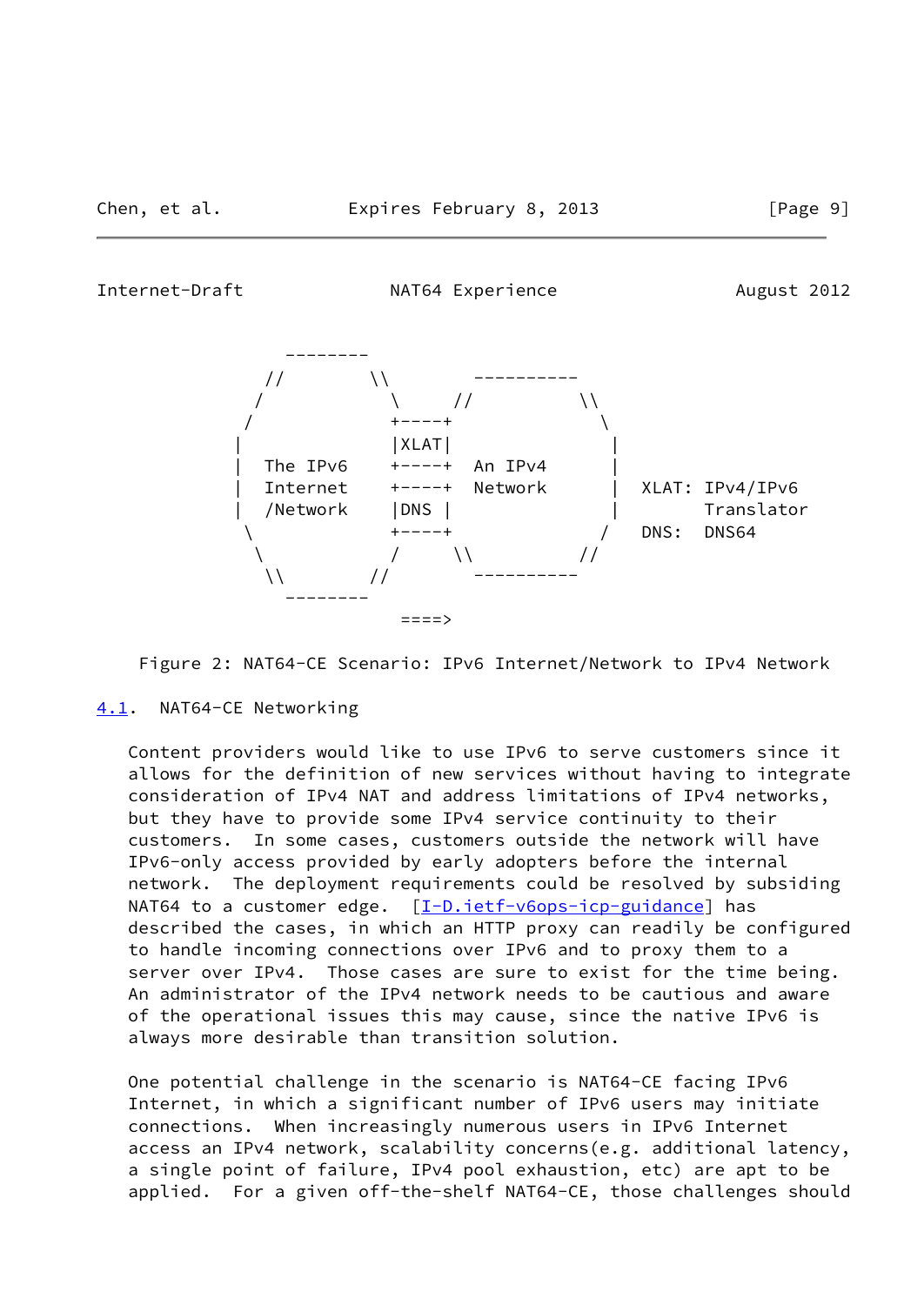be seriously assessed. Potential issues should be properly identified.

 For operators who seek a clear precedent for operating reliable IPv6 only services, it should be well noted that the usage is problematic at several aspects. In some sense, it's not recommended.

Chen, et al. Expires February 8, 2013 [Page 10]

<span id="page-11-1"></span>Internet-Draft MAT64 Experience August 2012

<span id="page-11-0"></span>[4.2](#page-11-0). Anti-DDoS/SYN Flood

 For every incoming new connection from the IPv6 Internet, the NAT64-CE creates state and maps that connection to an internally facing IPv4 address and port. An attacker can consume the resources of the NAT64-CE device by sending an excessive number of connection attempts. Without a DDOS limitation mechanism, the NAT64 is exposed to attacks from the IPv6 Internet. With service provisioning, attacks have the potential could also deteriorate service quality. One consideration in internet content providers is place a L3 load balancer with capable of line rate DDOS defense, such as the employment of SYN PROXY-COOKIE. Security domain division is necessary in this case. Load Balancers could not only serve for optimization of traffic distribution, but also serve as a DOS mitigation device

<span id="page-11-2"></span>[4.3](#page-11-2). User Behavior Analysis

 IP addresses are usually used as input to geo-location services. The use of address sharing will prevent these systems from resolving the location of a host based on IP address alone. Applications that assume such geographic information may not work as intended. The possible solutions listed at **section 3.3** intended to bridge the gap. However, the analysis reveals those solutions can't be a optimal substitution to solve the problem of host identification, in particular it does not today mitigate problems with source identification through translation. That makes NAT64-CE usage becoming a unappealing approach, if customers require source address tracking.

 For the operators, who already deployed NAT64-CE approach, the source address of the request is obscured without the source address mapping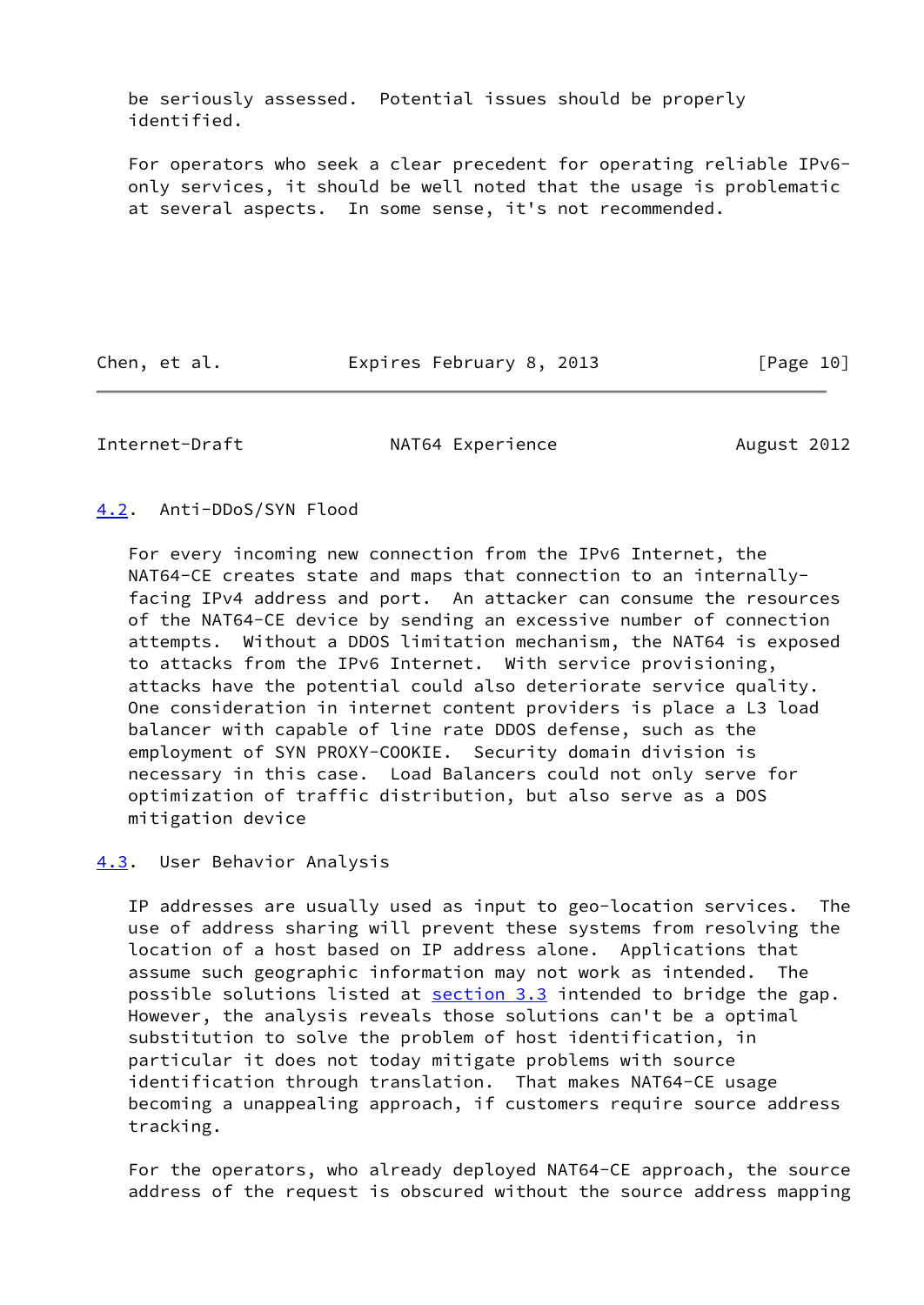information previously obtained. It's superior to present mapping information directly to applications. Some application layer proxies e.g. XFF (X-Forwarded-For) , can convey this information in-band. Another approach is to ask application coordinating the information with NAT logging. But that is not sufficient, since the applications itself wants to know the original source address from an application message bus. The logging information may be used by administrators offline to inspect use behavior and preference analysis, and accurate advertisement delivery.

#### <span id="page-12-0"></span>[4.4](#page-12-0). DNS Resolving

 In the case of NAT64-CE, it is recommended to follow the recommendations in  $[REG144]$ . There is no need for the DNS to synthesize AAAA from A records, since static AAAA records can be registered in the authoritative DNS for a given domain to represent

| Chen, et al. | Expires February 8, 2013 | [Page 11] |
|--------------|--------------------------|-----------|
|              |                          |           |

<span id="page-12-2"></span>Internet-Draft **NAT64 Experience** August 2012

 these IPv4-only hosts. How to design the FQDN for the IPv6 service is out-of-scope of this document.

## <span id="page-12-1"></span>[4.5](#page-12-1). Load Balancer

 Load balancing on NAT64-CE has a couple of considerations. If dictated by scale or availability requirements traffic should be balanced among multiple NAT64-CE devices. One point to be noted is that synthetic AAAA records may be added directly in authoritative DNS. load balancing based on DNS64 synthetic resource records may not work in those cases. Secondly, NAT64-CE could also serve as the load balancer for IPv4 backend servers. There are also some ways of load balance for the cases, where load balancer is placed in front of  $NAT64(s)$ .

<span id="page-12-3"></span>[4.6](#page-12-3). MTU Consideration

 As compared to the MTU consideration in NAT64-CGN, the MTU of IPv4 network are strongly recommended to set to more than 1260. Since a CE IPv4 network is normally operated by a particular administrative entity, it should take steps to prevent the risk of fragmentation discussed in [\[I-D.ietf-6man-ipv6-atomic-fragments](#page-15-5)].

<span id="page-12-4"></span>[5](#page-12-4). Security Considerations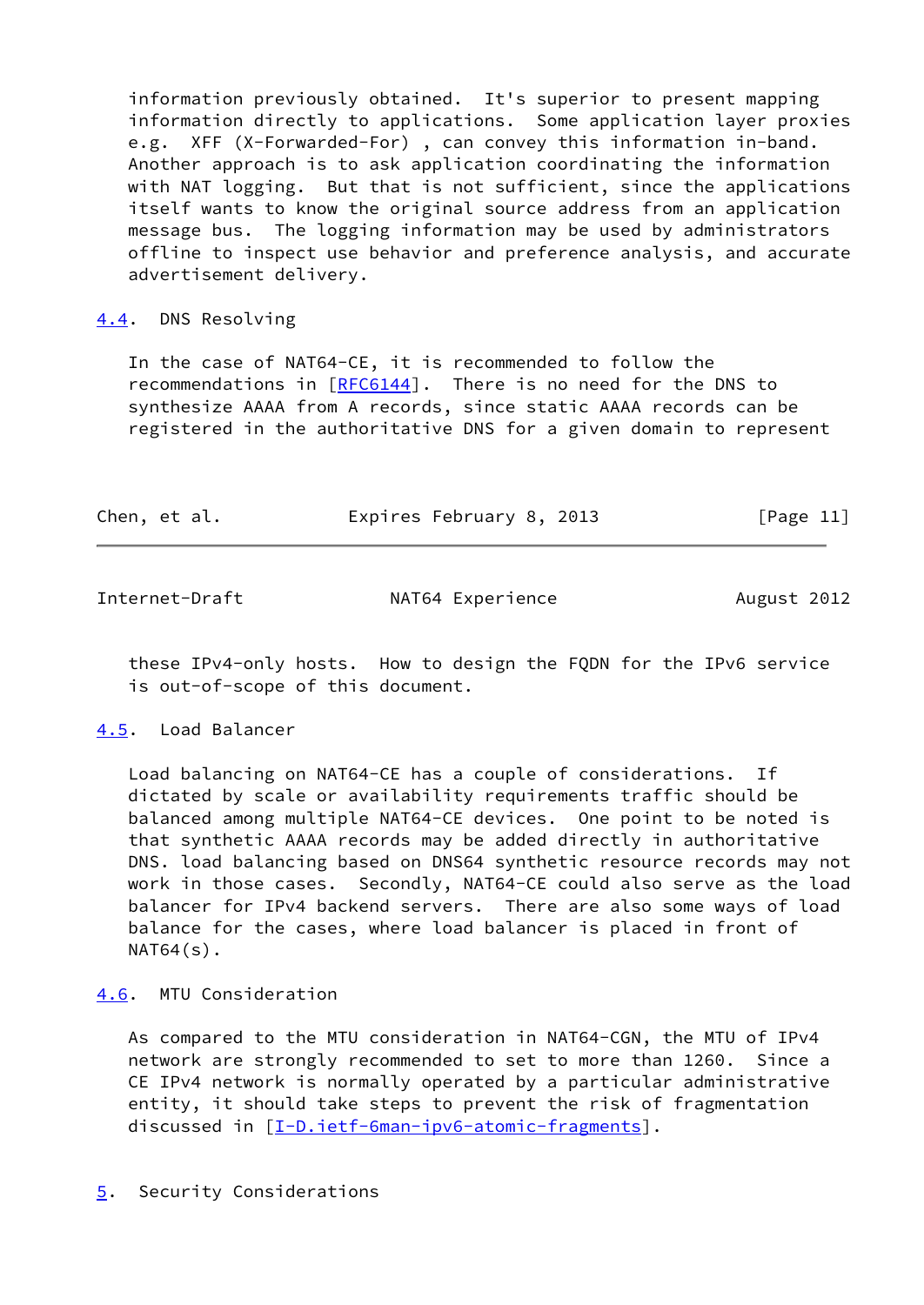This document presents the deployment experiences of NAT64 in CGN and CE scenario, some security considerations are described ib detail regarding to specific NAT64 mode in **section 2** and 3. In general, [RFC](https://datatracker.ietf.org/doc/pdf/rfc6146) [6146\[RFC6146](https://datatracker.ietf.org/doc/pdf/rfc6146)] provides TCP-tracking, address-dependent filtering mechanisms to protect NAT64 from DDOS. In NAT64-CGN cases, ISP also could adopt uRPF and black/white-list to enhance the security by specifying access policies. for example, NAT64-CGN should forbid establish NAT64 BIB for incoming IPv6 packets if URPF (Strict or Loose mode) check does not pass or whose source IPv6 address is associated to black-lists.

<span id="page-13-0"></span>[6](#page-13-0). IANA Considerations

This memo includes no request to IANA.

<span id="page-13-1"></span>[7](#page-13-1). Acknowledgements

 The authors would like to thank Jari Arkko, Dan Wing, Remi Despres, Fred Baker, Hui Deng, Lee Howard and Iljitsch van Beijnum for their helpful comments. Many thanks to Wesley George and Satoru Matsushima

| Chen, et al. | Expires February 8, 2013 | [Page 12] |
|--------------|--------------------------|-----------|
|              |                          |           |

<span id="page-13-3"></span>

Internet-Draft MAT64 Experience August 2012

for their reviews.

 The authors especially thank Joel Jaeggli for his efforts and contributions on editing which substantially improves the legibility of the document.

<span id="page-13-2"></span>[8](#page-13-2). Additional Author List

The following are extended authors who contributed to the effort:

 Qiong Sun China Telecom Room 708, No.118, Xizhimennei Street Beijing 100035 P.R.China Phone: +86-10-58552936 Email: sunqiong@ctbri.com.cn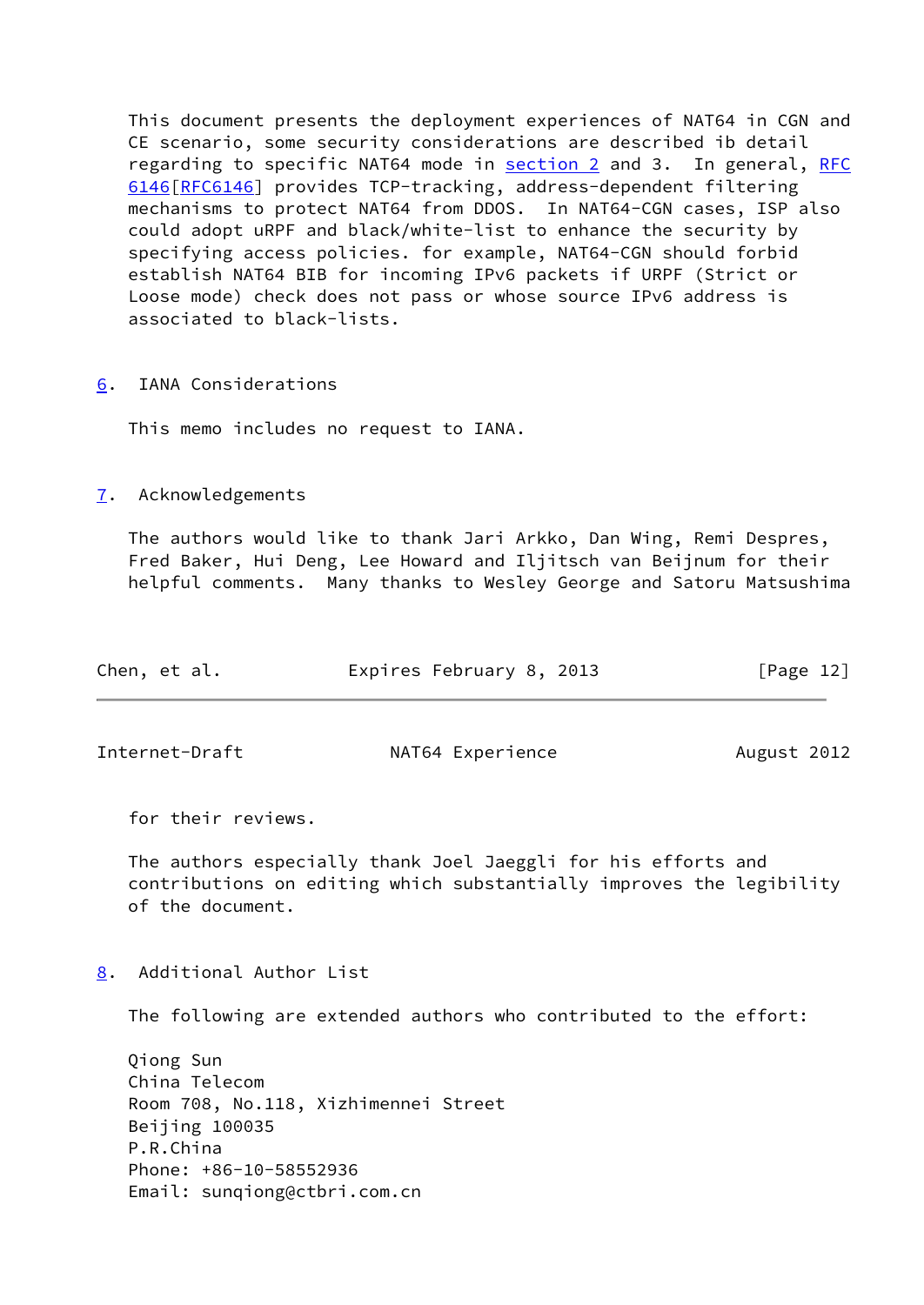<span id="page-14-1"></span><span id="page-14-0"></span> QiBo Niu ZTE 50,RuanJian Road. YuHua District, Nan Jing 210012 P.R.China Email: niu.qibo@zte.com.cn [9](#page-14-0). References [9.1](#page-14-1). Normative References [I-D.ietf-pcp-base] Wing, D., Cheshire, S., Boucadair, M., Penno, R., and P. Selkirk, "Port Control Protocol (PCP)", [draft-ietf-pcp-base-26](https://datatracker.ietf.org/doc/pdf/draft-ietf-pcp-base-26) (work in progress), June 2012. [RFC2460] Deering, S. and R. Hinden, "Internet Protocol, Version 6 (IPv6) Specification", [RFC 2460](https://datatracker.ietf.org/doc/pdf/rfc2460), December 1998. [RFC5798] Nadas, S., "Virtual Router Redundancy Protocol (VRRP) Version 3 for IPv4 and IPv6", [RFC 5798](https://datatracker.ietf.org/doc/pdf/rfc5798), March 2010. [RFC6146] Bagnulo, M., Matthews, P., and I. van Beijnum, "Stateful NAT64: Network Address and Protocol Translation from IPv6 Clients to IPv4 Servers", [RFC 6146](https://datatracker.ietf.org/doc/pdf/rfc6146), April 2011. [RFC6147] Bagnulo, M., Sullivan, A., Matthews, P., and I. van Chen, et al. **Expires February 8, 2013** [Page 13]

<span id="page-14-3"></span>Internet-Draft MAT64 Experience August 2012

 Beijnum, "DNS64: DNS Extensions for Network Address Translation from IPv6 Clients to IPv4 Servers", [RFC 6147,](https://datatracker.ietf.org/doc/pdf/rfc6147) April 2011.

 [RFC6384] van Beijnum, I., "An FTP Application Layer Gateway (ALG) for IPv6-to-IPv4 Translation", [RFC 6384](https://datatracker.ietf.org/doc/pdf/rfc6384), October 2011.

<span id="page-14-2"></span>[9.2](#page-14-2). Informative References

<span id="page-14-4"></span> [I-D.donley-behave-deterministic-cgn] Donley, C., Grundemann, C., Sarawat, V., and K.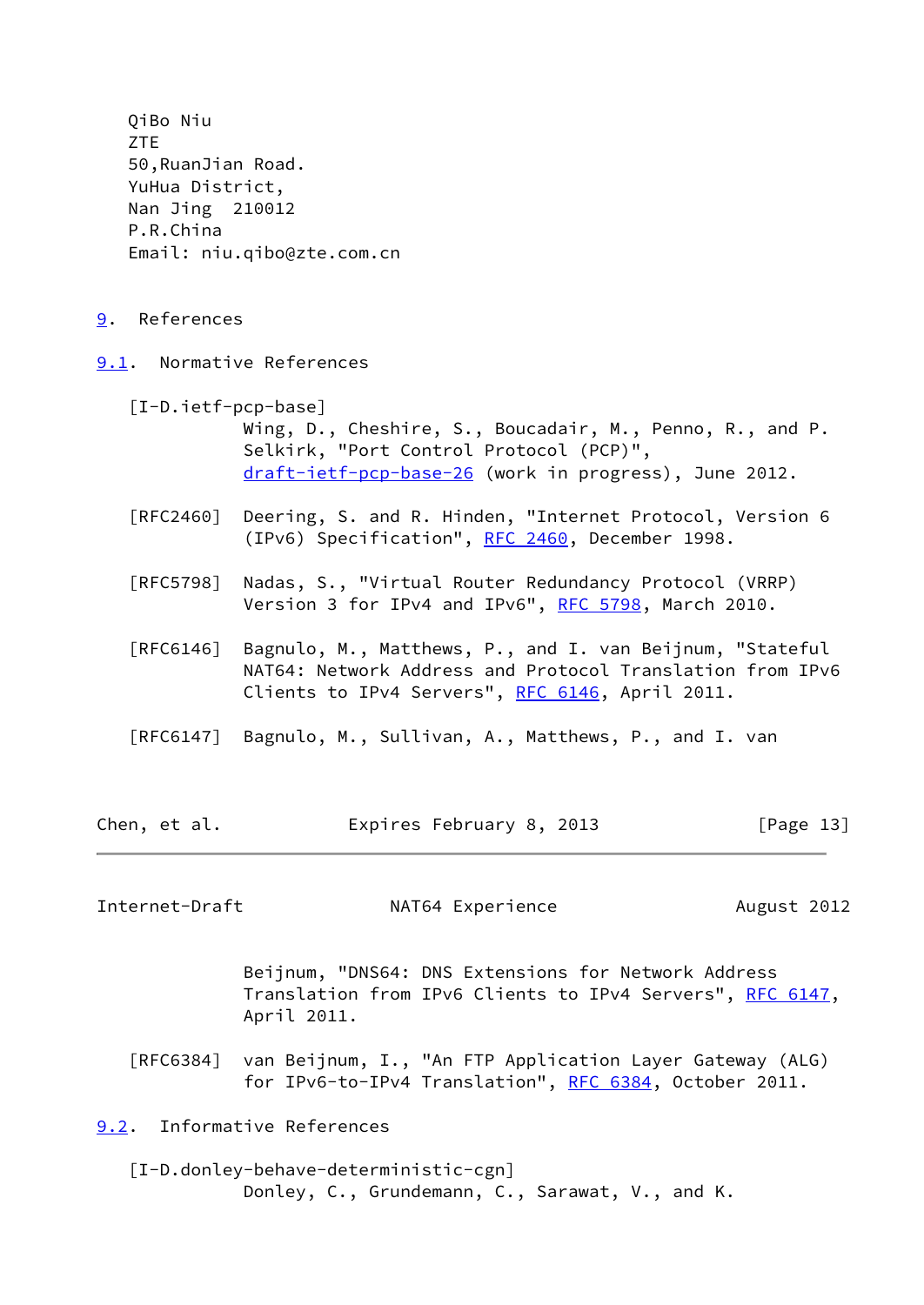Sundaresan, "Deterministic Address Mapping to Reduce Logging in Carrier Grade NAT Deployments", [draft-donley-behave-deterministic-cgn-04](https://datatracker.ietf.org/doc/pdf/draft-donley-behave-deterministic-cgn-04) (work in progress), July 2012.

<span id="page-15-5"></span> [I-D.ietf-6man-ipv6-atomic-fragments] Gont, F., "Processing of IPv6 "atomic" fragments", [draft-ietf-6man-ipv6-atomic-fragments-00](https://datatracker.ietf.org/doc/pdf/draft-ietf-6man-ipv6-atomic-fragments-00) (work in

progress), February 2012.

<span id="page-15-2"></span> [I-D.ietf-appsawg-http-forwarded] Petersson, A. and M. Nilsson, "Forwarded HTTP Extension", [draft-ietf-appsawg-http-forwarded-06](https://datatracker.ietf.org/doc/pdf/draft-ietf-appsawg-http-forwarded-06) (work in progress), July 2012.

 [I-D.ietf-behave-nat64-learn-analysis] Korhonen, J. and T. Savolainen, "Analysis of solution proposals for hosts to learn NAT64 prefix", [draft-ietf-behave-nat64-learn-analysis-03](https://datatracker.ietf.org/doc/pdf/draft-ietf-behave-nat64-learn-analysis-03) (work in progress), March 2012.

<span id="page-15-3"></span>[I-D.ietf-intarea-nat-reveal-analysis]

 Boucadair, M., Touch, J., Levis, P., and R. Penno, "Analysis of Solution Candidates to Reveal a Host Identifier (HOST\_ID) in Shared Address Deployments", [draft-ietf-intarea-nat-reveal-analysis-02](https://datatracker.ietf.org/doc/pdf/draft-ietf-intarea-nat-reveal-analysis-02) (work in progress), April 2012.

<span id="page-15-1"></span>[I-D.ietf-v6ops-464xlat]

 Mawatari, M., Kawashima, M., and C. Byrne, "464XLAT: Combination of Stateful and Stateless Translation", [draft-ietf-v6ops-464xlat-06](https://datatracker.ietf.org/doc/pdf/draft-ietf-v6ops-464xlat-06) (work in progress), August 2012.

<span id="page-15-6"></span>[I-D.ietf-v6ops-icp-guidance]

 Carpenter, B. and S. Jiang, "IPv6 Guidance for Internet Content and Application Service Providers",

| Chen, et al. |  | Expires February 8, 2013 |  | [Page 14] |  |
|--------------|--|--------------------------|--|-----------|--|
|              |  |                          |  |           |  |

<span id="page-15-0"></span>Internet-Draft **NAT64 Experience** August 2012

 [draft-ietf-v6ops-icp-guidance-02](https://datatracker.ietf.org/doc/pdf/draft-ietf-v6ops-icp-guidance-02) (work in progress), July 2012.

<span id="page-15-4"></span>[I-D.zhang-behave-nat64-load-balancing]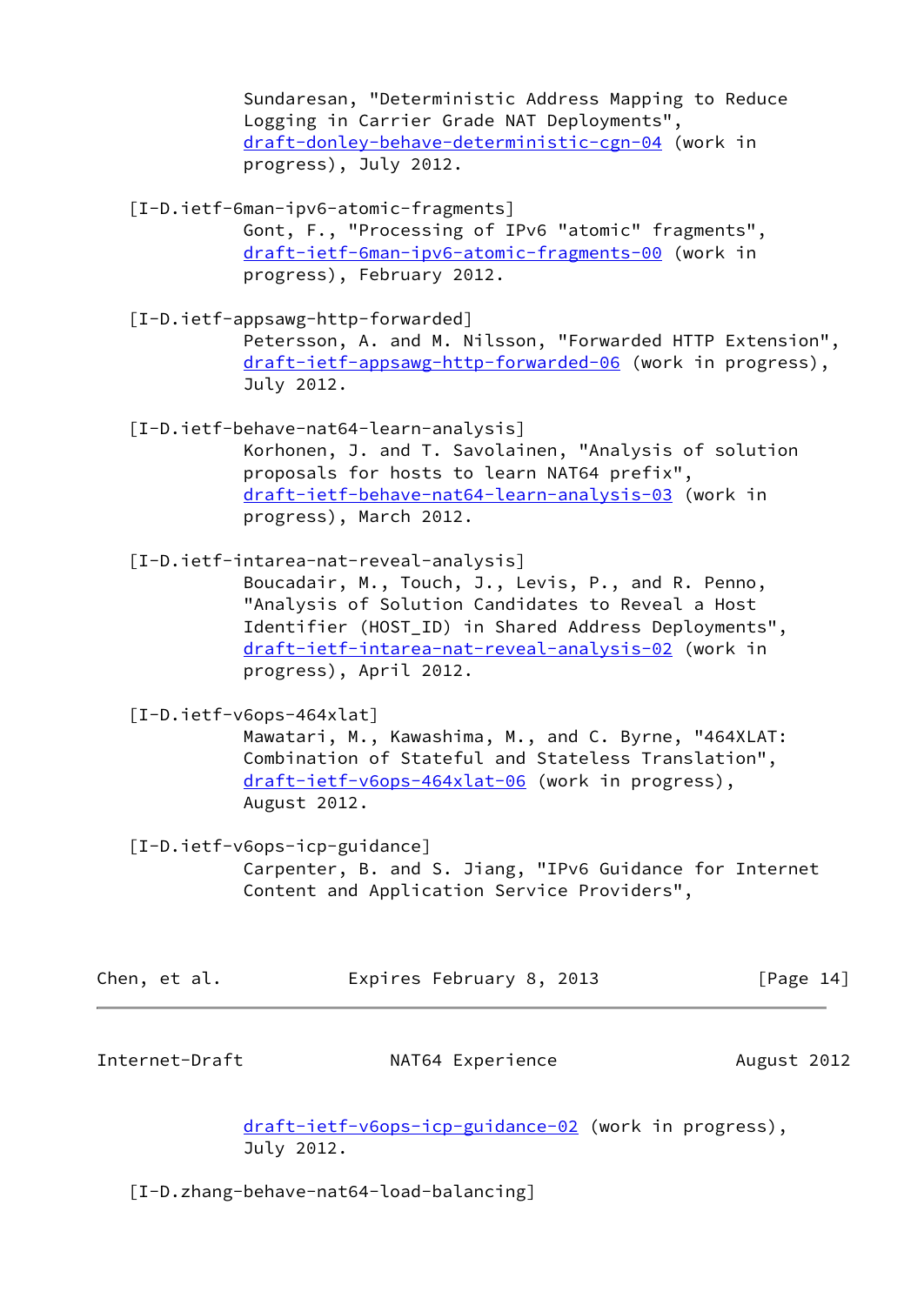Zhang, D., Xu, X., and M. Boucadair, "Considerations on NAT64 Load-Balancing", [draft-zhang-behave-nat64-load-balancing-03](https://datatracker.ietf.org/doc/pdf/draft-zhang-behave-nat64-load-balancing-03) (work in progress), July 2011.

- [RFC6036] Carpenter, B. and S. Jiang, "Emerging Service Provider Scenarios for IPv6 Deployment", [RFC 6036,](https://datatracker.ietf.org/doc/pdf/rfc6036) October 2010.
- [RFC6056] Larsen, M. and F. Gont, "Recommendations for Transport- Protocol Port Randomization", [BCP 156](https://datatracker.ietf.org/doc/pdf/bcp156), [RFC 6056](https://datatracker.ietf.org/doc/pdf/rfc6056), January 2011.
- [RFC6144] Baker, F., Li, X., Bao, C., and K. Yin, "Framework for IPv4/IPv6 Translation", [RFC 6144,](https://datatracker.ietf.org/doc/pdf/rfc6144) April 2011.
- [RFC6269] Ford, M., Boucadair, M., Durand, A., Levis, P., and P. Roberts, "Issues with IP Address Sharing", [RFC 6269](https://datatracker.ietf.org/doc/pdf/rfc6269), June 2011.
- [RFC6586] Arkko, J. and A. Keranen, "Experiences from an IPv6-Only Network", [RFC 6586](https://datatracker.ietf.org/doc/pdf/rfc6586), April 2012.

Authors' Addresses

 Gang Chen China Mobile 53A,Xibianmennei Ave., Xuanwu District, Beijing 100053 China

Email: phdgang@gmail.com

 Zhen Cao China Mobile 53A,Xibianmennei Ave., Xuanwu District, Beijing 100053 China

Email: caozhen@chinamobile.com

Chen, et al. **Expires February 8, 2013** [Page 15]